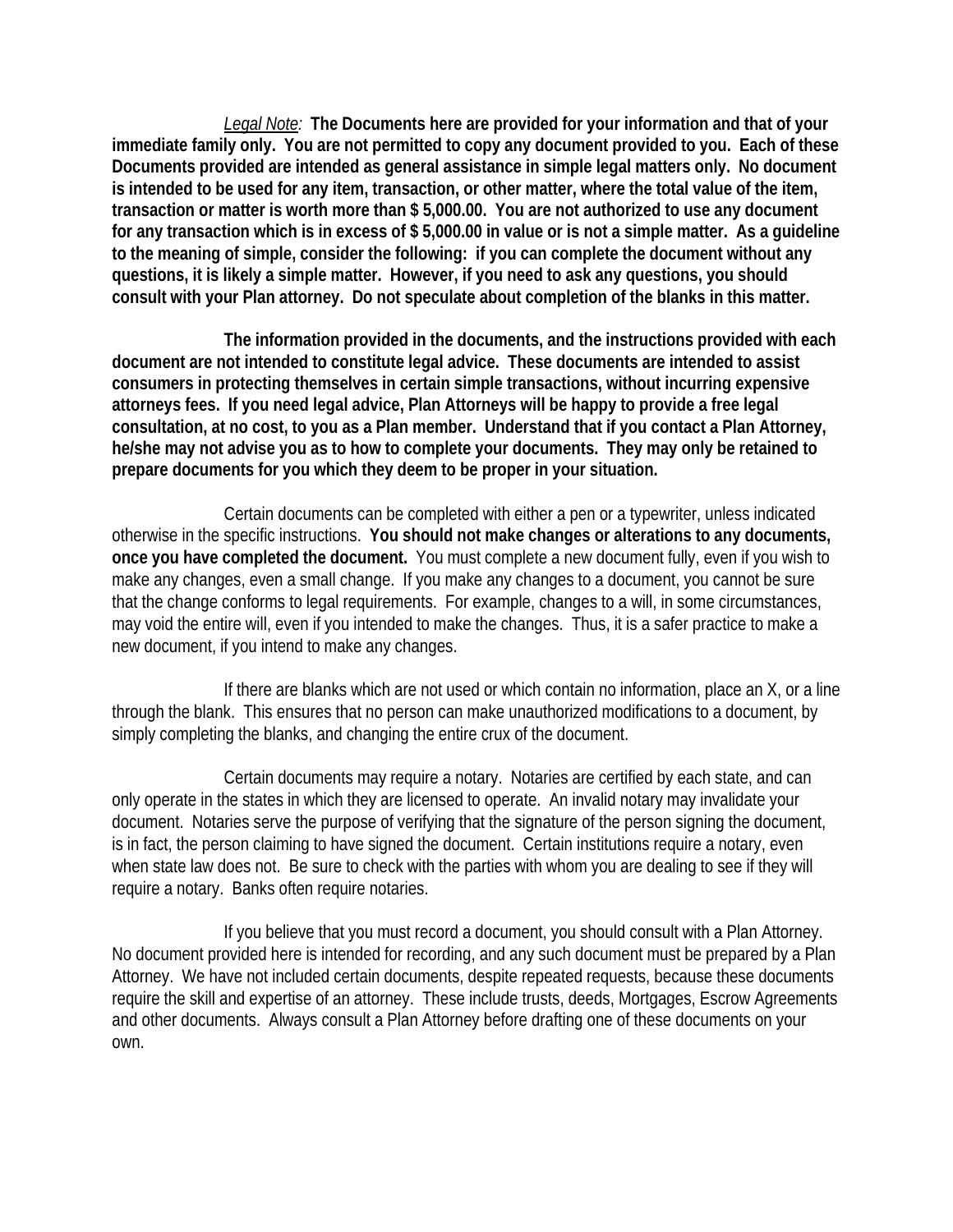## **REVOCABLE LIVING TRUST**

This Living Trust Agreement(this "Agreement") is made this \_\_\_day of\_\_\_,\_\_\_\_between \_\_\_\_\_\_\_\_\_\_\_\_\_\_\_\_\_\_\_\_ (the "Grantor or Beneficiary") of \_\_\_\_\_\_\_\_\_\_\_\_\_\_\_\_\_\_\_\_\_\_(city),  $_-(\text{state})$  and  $_-\text{model}$  (the "Trustee") of  $\text{I}_n$ consideration of the mutual covenants and promises set forth in this Agreement, the Grantor and the Trustee agree as follows:

I. PURPOSE. The purpose of this Agreement is to establish a Trust to receive and manage assets for the benefit of the Grantor during the Grantor's lifetime, and to further manage and distribute the assets of the Trusts upon the death of the Grantor.

II. FUNDING OF TRUST. This Trust shall be funded with assets transferred to this Trust by the Grantor at the time of creating this Trust, or at any later time. This trust may also receive property from any person or entity who is acting under the authority granted to that person or entity by the Grantor. It is also expected this Trust may receive assets pursuant to the terms of the Grantor's Last Will and Testament.

III. MANAGEMENT OF TRUST ASSETS. The trustee shall manage and distribute the trust assets for the benefit of the beneficiary in accordance with the terms of this Agreement.

IV. DISTRIBUTIONS DURING THE GRANTOR'S LIFE. During the Grantor's life, the Trustee shall distribute all of the net income of this Trust to or for the benefit of the Grantor, or as the Grantor may designate. Such distributions shall be made at least The Grantor may change the amount of distribution at any time by providing notice to the Trustee. Any excess income shall be added to the principal at the discretion of the Trustee.

A. Payments During a "Disability" of the Grantor. During any period that the Grantor has a "disability", the Trustee may pay to or for the benefit of the Grantor such amounts of income and principal as the Trustee believes in the Trustee's sole discretion to be required for (i) the Grantor's support, comfort and welfare, (ii) the Grantor's accustomed manner of living, or (iii) any purpose that the Trustee believes to be in the best interest of the Grantor.

B. Disability Defined. For the purposes of the Trust, "disability" shall mean a legal disability or the inability to provide prompt and intelligent consideration to financial matters by reason of illness or mental or physical disability. The determination of whether the Grantor has a disability shall be made by the Grantor's most recent attending physician. The Trustee shall be entitled to rely on written notice of that determination.

V. DEATH OF THE GRANTOR. Upon the death of the Grantor, and after the payment of the Grantor's just debts, funeral expenses and expenses of last illness, the following distributions shall be made: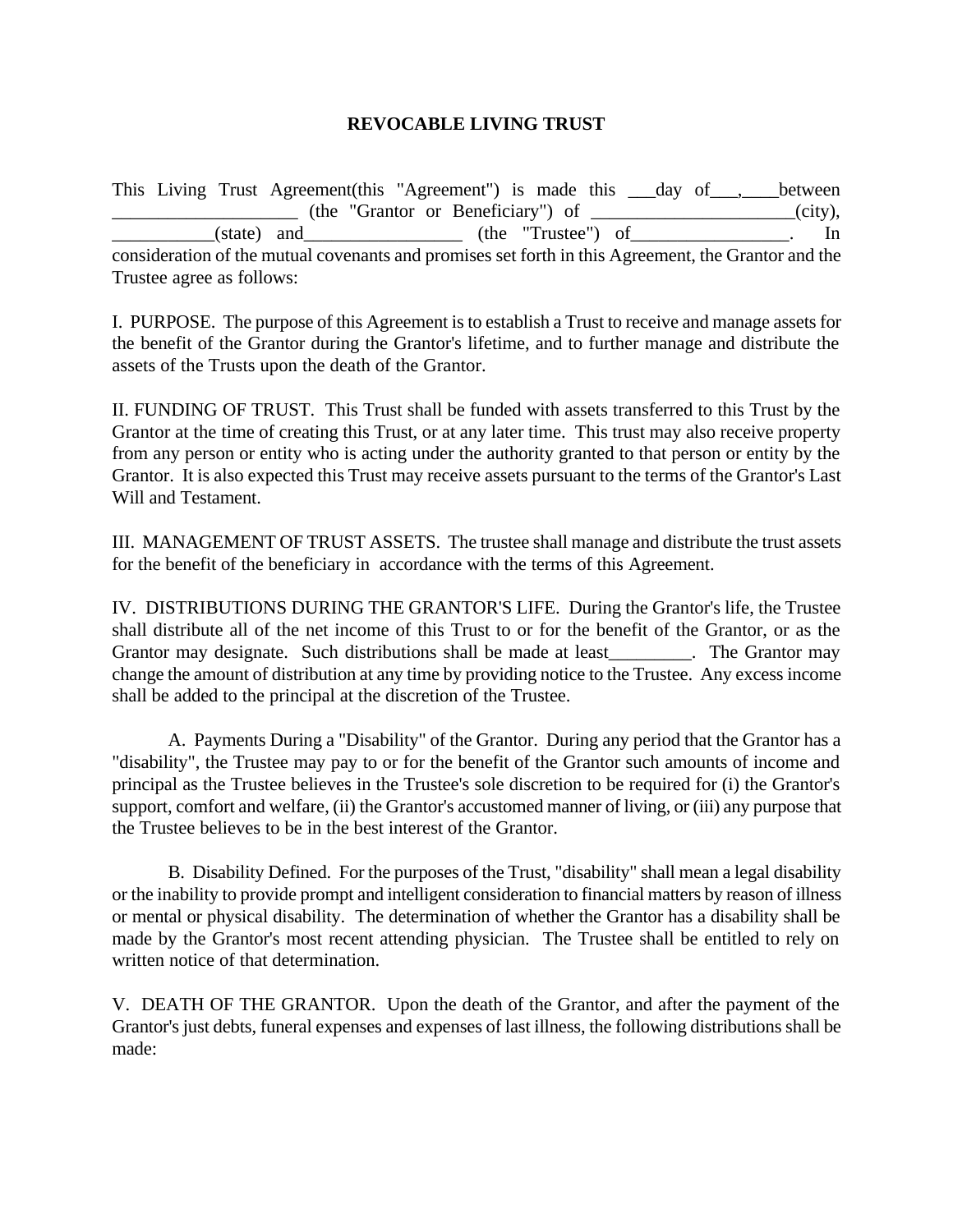A. Specific Distributions. The following specific distributions shall be made from the assets of the Trust. However, such distributions shall be made only if the Grantor's spouse, \_\_\_\_\_\_\_\_\_\_\_\_\_\_\_\_\_\_\_\_, and the Grantor's children do not survive the Grantor.

|                                                                                             | shall be distributed to                    |
|---------------------------------------------------------------------------------------------|--------------------------------------------|
|                                                                                             | . If this beneficiary does not survive the |
| Grantor, this bequest shall be distributed to                                               | . If this beneficiary does                 |
| not survive the Grantor, this bequest shall be added to the residuary assets of this Trust. |                                            |

2.  $\Box$ **EXECUTE:** If this beneficiary does not survive the Grantor, this bequest shall be distributed to \_\_\_\_\_\_\_\_\_\_\_\_\_\_\_\_\_\_\_\_\_\_\_\_\_\_. If this beneficiary does not survive the Grantor, this bequest shall be added to my residuary assets of this Trust.

3. **Example 2.1** If this beneficiary does not survive the Grantor, this bequest shall be distributed to \_\_\_\_\_\_\_\_\_\_\_\_\_\_\_\_\_\_\_\_\_\_\_\_. If this beneficiary does not survive the Grantor, this bequest shall be added to my residuary assets of this Trust.

B. Tangible Personal Property. Subject to the proceeding provisions of this trust, all jewelry, clothing, personal items, furniture, household furnishings, automobile(s), and other items of tangible personal property shall be distributed to the following beneficiaries in equal shares:

\_\_\_\_\_\_\_\_\_\_\_\_\_\_\_\_\_\_\_\_\_\_\_\_\_\_\_\_\_\_\_\_\_\_\_\_\_\_\_\_\_\_\_\_\_\_\_\_\_\_\_\_\_\_\_\_\_\_\_\_\_\_\_\_\_\_,

\_\_\_\_\_\_\_\_\_\_\_\_\_\_\_\_\_\_\_\_\_\_\_\_\_\_\_\_\_\_\_\_\_\_\_\_\_\_\_\_\_\_\_\_\_\_\_\_\_\_\_\_\_\_\_\_\_\_\_\_\_\_\_\_\_\_\_\_\_\_\_\_ \_\_\_\_\_\_\_\_\_\_\_\_\_\_\_\_\_\_\_\_\_\_\_\_\_\_\_\_\_\_\_\_, \_\_\_\_\_\_\_\_\_\_\_\_\_\_\_\_\_\_\_\_\_\_\_\_\_\_\_\_\_\_\_\_\_\_\_

\_\_\_\_\_\_\_\_\_\_\_\_\_\_\_\_\_\_\_\_\_\_\_\_\_\_\_\_\_\_\_\_\_\_\_\_\_\_\_\_\_\_\_\_\_\_\_\_\_\_\_\_\_\_\_\_\_\_\_\_\_\_\_\_\_\_\_\_\_\_\_\_ \_\_\_\_\_\_\_\_\_\_\_\_\_\_\_\_\_\_\_\_\_\_\_\_\_\_\_\_\_\_\_\_, \_\_\_\_\_\_\_\_\_\_\_\_\_\_\_\_\_\_\_\_\_\_\_\_\_\_\_\_\_\_\_\_\_\_\_

The share of any such beneficiary who does not survive the Grantor shall be added to the residuary assets of this Trust.

\_\_\_\_\_\_\_\_\_\_\_\_\_\_\_\_\_\_\_\_\_\_\_\_\_\_\_\_\_\_\_\_\_\_\_\_\_\_\_\_\_\_\_\_\_\_\_\_\_\_\_\_\_\_\_\_\_\_\_\_\_\_\_\_\_\_,

C. Residuary Assets. The residuary assets of this Trust shall be distributed to the Grantor's children in equal shares.

If a child does not survive the Grantor, such deceased child's share shall be distributed in equal shares to the children of such deceased child who survive the Grantor, by right of representation. If a child does not survive the Grantor and has no children who survive the Grantor, such deceased child's share shall be distributed in equal shares to the Grantor's other children, if any, or to their respective children by right of representation. If no child of the Grantor survives the Grantor , and if none of the Grantor's deceased children are survived by children, the residuary assets of this Trust shall be  $\text{distributed to} \quad ;$ 

\_\_\_\_\_\_\_\_\_\_\_\_\_\_\_\_\_\_\_\_\_\_\_\_\_\_\_\_\_\_\_\_\_\_\_\_\_\_\_\_\_\_\_\_\_\_\_\_\_\_\_\_\_\_\_\_\_\_\_\_

\_\_\_\_\_\_\_\_\_\_\_\_\_\_\_\_\_\_\_\_\_\_\_, \_\_\_\_\_\_\_\_\_\_\_\_\_\_\_\_\_\_\_\_\_\_\_\_\_\_\_\_\_\_\_\_\_\_\_\_.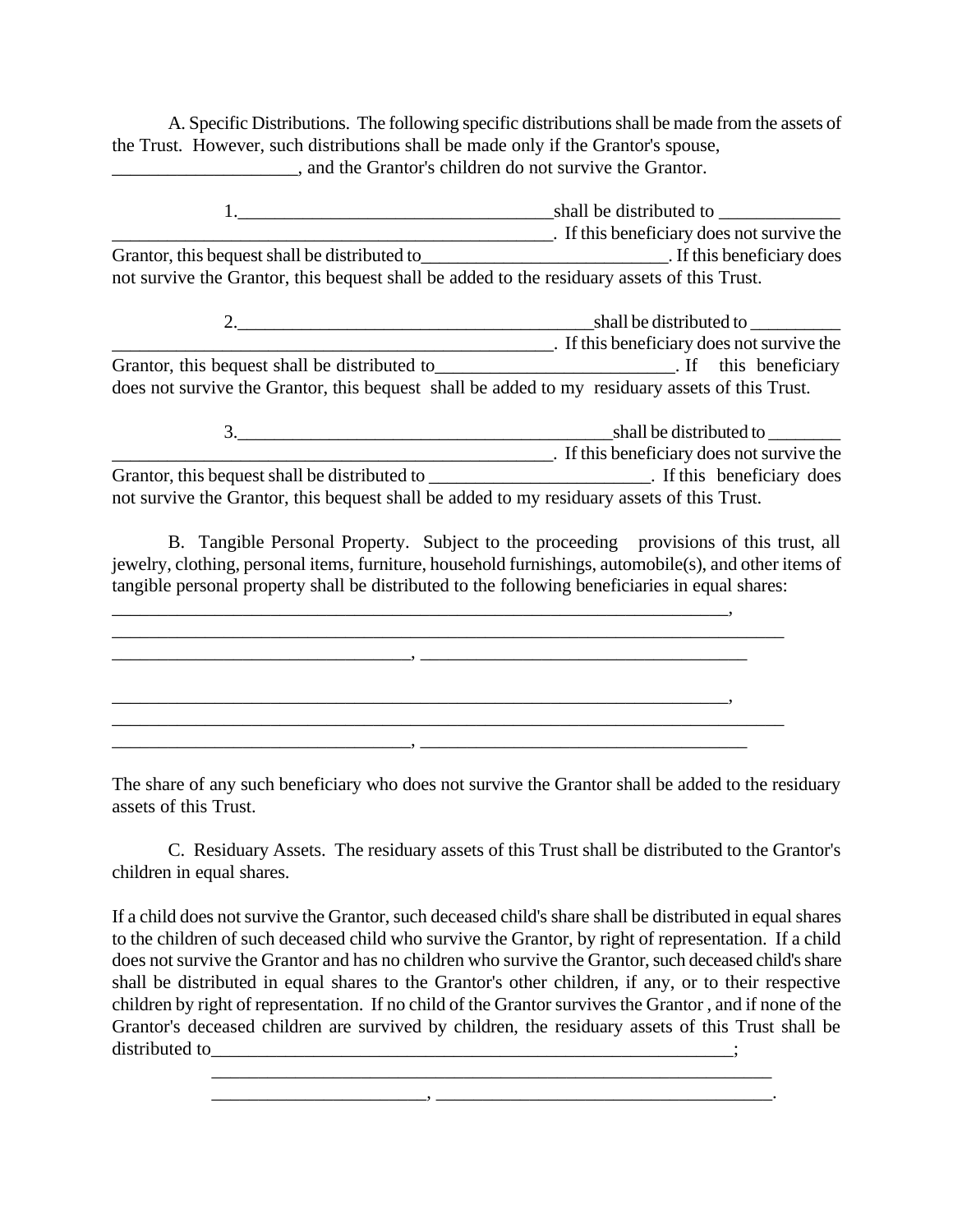If such beneficiary does not survive the Grantor, the Residuary assets shall be distributed to the heirsat-law of the Grantor as determined under the laws of the State of \_\_\_\_\_\_\_\_\_\_\_\_\_\_

VI. TRUSTEE POWERS. The Trustee, in addition to other powers and authority granted by law or necessary or appropriate for proper administration of the Trust, shall have the following rights, powers, and authority without order of court and without notice to anyone.

A. Receive Assets. To receive, hold, maintain, administer, collect, invest and re-invest the trust assets, and collect and apply the income, profits, and principal of the Trust in accordance with the terms of this instrument.

B. Receive Additional Assets. To receive additional assets from other sources, including assets received by bequest.

C. Standard of Care. To acquire, invest, reinvest, exchange, retain, sell, and manage estate and trust assets, exercising the judgment and care, under the circumstances then prevailing, that persons of prudence, discretion and intelligence exercise in the management of their own affairs, not in regard to speculation but in regard to the permanent disposition of their funds, considering the probable income as well as the probable safety of their capital. Within the limitations of that standard, the Trustee is authorized to acquire and retain every kind of property, real, personal, or mixed, and every kind of investment, specifically including, but not by way of limitation, bonds, debentures and other corporate obligations, and stocks, preferred or common, that persons of prudence, discretion and intelligence acquire or retain for their own account, even though not otherwise a legal investment for trust funds under the laws and statutes of the United States or the state under which this instrument is administered.

D. Retain Assets. To retain any asset, including uninvested cash or original investments, regardless of whether it is of the kind authorized by this instrument for investment and whether it leaves a disproportionately large part of the estate or trust invested in one type of property , for as long as the Trustee deems advisable.

 E. Dispose of or Encumber Assets. To sell, option, mortgage, pledge, lease or convey real or personal property, publicly or privately, upon such terms and conditions as may appear to be proper, and to execute all instruments necessary to effect such authority.

 F. Settle Claims. To compromise, settle, or abandon claims in favor of or against the Trust.

 G. Manage Property. To manage real estate and personal property, borrow money, exercise options, buy insurance, and register securities as may appear to be proper.

 H. Allocate Between Principal and Income. To male allocations of charges and credits as between principal and income as in the sole discretion of the Trustee may appear to be proper.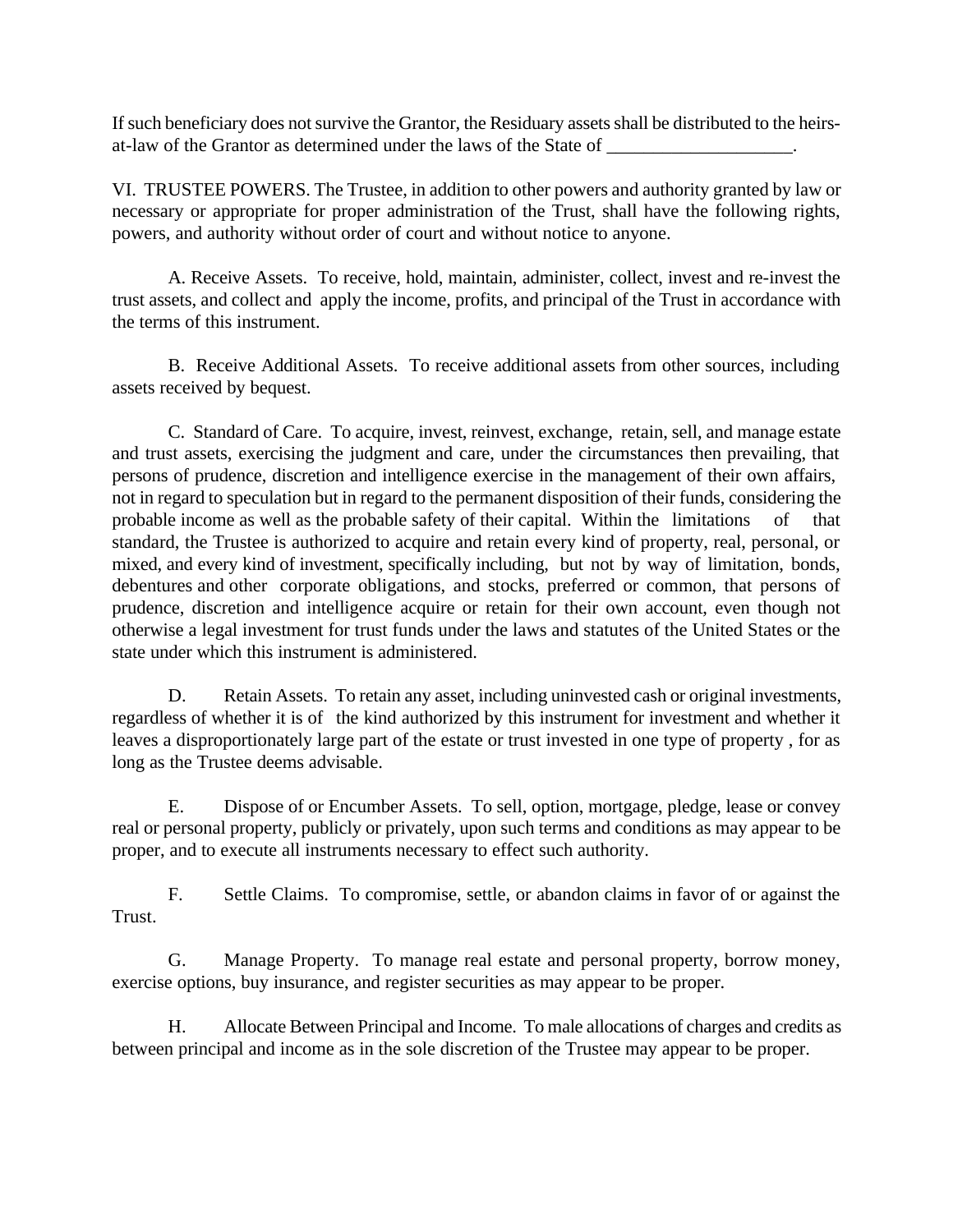I. Employ Professional Assistance. To employ and compensate counsel and other persons deemed necessary for proper administration and to delegate authority when such delegation is advantageous to the trust.

 J. Distribute Property. To make division or distribution in money or kind, partly in either, at values to be determined by the Trustee, and the Trustee's judgement shall be binding upon all interested parties.

 K. Enter Contracts. To bind the Trust by contracts or agreements without assuming individual liability for such contracts.

 L. Exercise Stock Ownership Rights. To vote, execute proxies to vote, join in or oppose any plans for reorganization, and exercise any other rights incident to the ownership of any stocks, bonds or other properties of the Trust.

 M. Duration of Powers. To continue to exercise the powers provided in this Agreement after the termination of the Trust until all the assets of the Trust have been distributed.

 N. Hold Trust Assets as a Single Fund. To hold the assets of the Trust, shares, or portions of the Trust created by this instrument as a single fund for joint investment and management, without the need for physical segregation, dividing the income proportionately among them. Segregation of the various trust shares need only be made on the books of the Trustee for accounting purposes.

 O. Compensation. To receive reasonable compensation for the Trustee's services under this agreement and be exonerated from and to pay all reasonable expenses and charges of the Trust.

 P. Loans to Beneficiaries. To make loans to any trust beneficiary for the purpose of providing the beneficiary with the funds necessary to take advantage of exceptional business opportunities; to make loans to trust beneficiaries to provide for the needs of the beneficiaries and their families.

 Q. Methods of Distribution. To make payments to or for the benefit of any beneficiary (specifically including any beneficiary under any legal disability) in any of the following ways: (a) directly to the beneficiary; (b) directly for the maintenance, welfare and education of the beneficiary; (c) to the legal or natural guardian of the beneficiary; or (d) to anyone who at the time shall have custody and care of the beneficiary. The Trustee shall not be obliged to see the application of the funds so paid, but the receipt of the person to whom the funds were paid shall be full acquittance of the Trustee.

 R. Continue Operation of Business. To carry on any business owned by the Trust or in which the Trust may have an interest for such period of time as the Trustee deems advisable, or to sell or liquidate such business interest.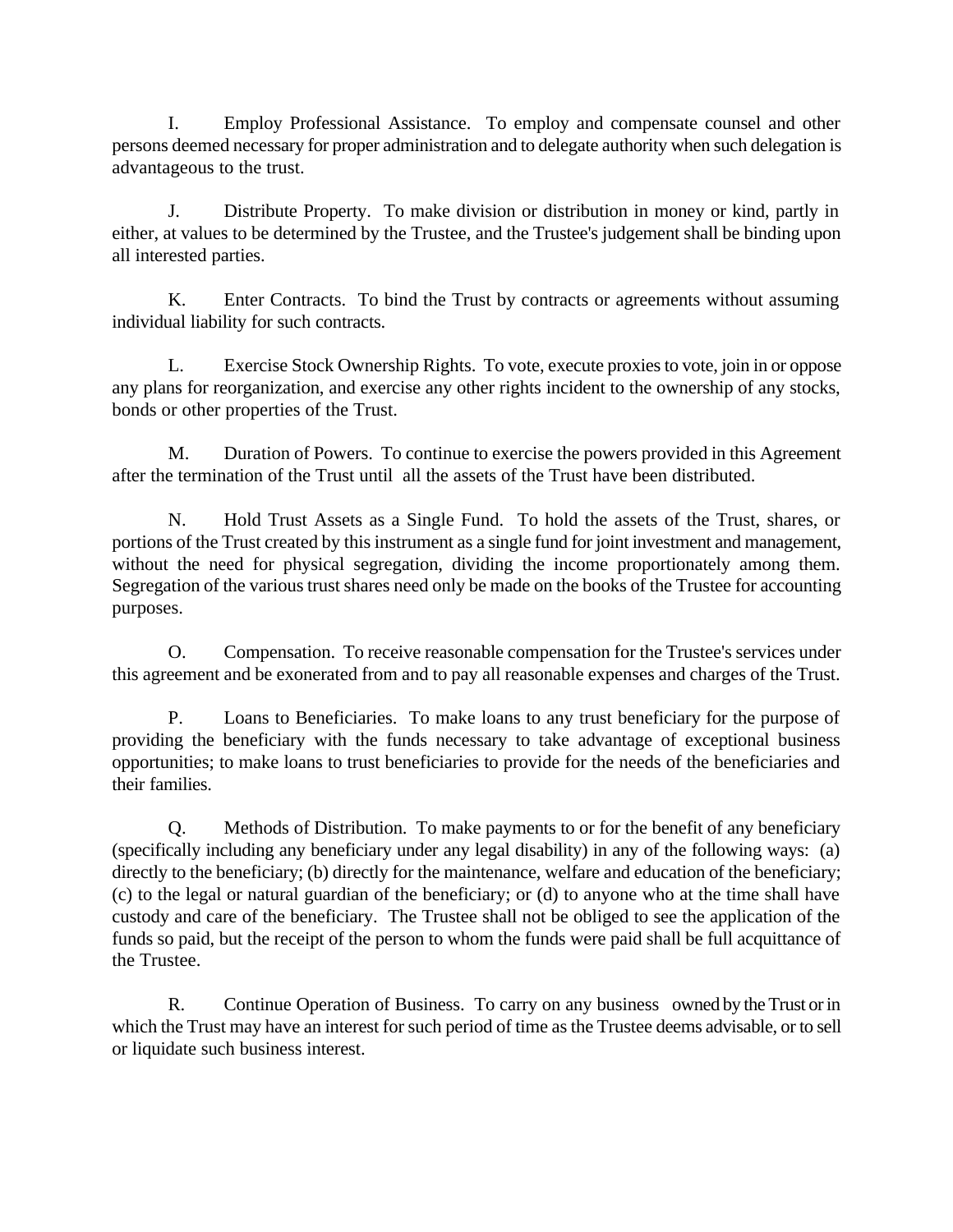## **VII. ADDITIONAL TRUSTEE PROVISIONS. These additional provisions shall apply regarding the Trustee.**

 A. Grantor as Trustee. If at any such time the Grantor is the Trustee, the Grantor may appoint a successor Trustee by making such designation in writing. Such designee shall become the successor Trustee upon acceptance of the terms and conditions of this Agreement.

 B. Death or Disability of the Grantor as Trustee. If at any time the Grantor has a disability (as previously defended), or upon the death of the Grantor,

\_\_\_\_\_\_\_\_\_\_\_\_\_\_\_\_\_\_\_\_\_\_\_\_\_\_\_\_\_\_\_\_\_\_\_\_\_\_\_\_\_\_\_\_\_\_\_\_\_\_\_\_\_\_\_\_\_\_\_\_, of  $\Box$ Trustee. If such designee is unable to serve for any reason, \_\_\_\_\_\_\_\_\_\_\_\_\_\_\_\_\_\_\_\_\_\_\_\_\_\_\_\_\_\_\_  $\frac{1}{2}$  ,  $\frac{1}{2}$  ,  $\frac{1}{2}$  ,  $\frac{1}{2}$  ,  $\frac{1}{2}$  ,  $\frac{1}{2}$  ,  $\frac{1}{2}$  ,  $\frac{1}{2}$  ,  $\frac{1}{2}$  ,  $\frac{1}{2}$  ,  $\frac{1}{2}$  ,  $\frac{1}{2}$  ,  $\frac{1}{2}$  ,  $\frac{1}{2}$  ,  $\frac{1}{2}$  ,  $\frac{1}{2}$  ,  $\frac{1}{2}$  ,  $\frac{1}{2}$  ,  $\frac{1$ 

\_\_\_\_\_\_\_\_\_\_\_\_\_\_\_\_\_\_\_\_\_\_\_\_\_, \_\_\_\_\_\_\_\_\_\_\_\_\_\_\_\_\_\_\_\_\_\_\_\_\_\_\_, is designated as the alternate

Trustee. Such designee shall become the successor Trustee upon acceptance of the terms and conditions of this Agreement.

C. Resignation of Trustee. The Trustee, or any successor may resign at any time by giving days written notice to the Grantor. If the Grantor is deceased, such notice shall be given to all adult beneficiaries, and to a parent or guardian, if any, of each minor beneficiary.

D. Successor Trustee. The beneficiaries to whom such notice of resignation is given shall designate a successor Trustee by written notice to the resigning Trustee within \_\_\_\_\_\_\_\_\_\_\_ days after receipt of the notice of the registration. If a successor Trustee is not so designated, the resigning Trustee shall have the right to secure the appointment of a successor Trustee by a court of competent jurisdiction, at the expense of the trust. If a successor Trustee is appointed, such Trustee shall be bound by, and subject to, the provisions of this Trust.

 E. Accounting. The Trustee shall provide an accounting to the Beneficiary (or beneficiaries) on at least a \_\_\_\_\_\_\_\_\_\_\_\_\_\_\_\_ basis. If a beneficiary has a "disability", the Trustee shall provide the accounting to a guardian or conservator, if any.

 F. Bond. Any Trustee serving under this Agreement, except the Grantor (if serving as Trustee) shall provide a bond of sufficient amount to protect the assets and income of the Trust.

**VIII. REVOCATION OR AMENDMENT.** During the Grantor's life, the Grantor may revoke (in whole or in part) or amend this Agreement by delivering to the Trustee an appropriate written revocation or amendment, signed by the Grantor.

**IX. GOVERNING LAW.** This Agreement shall be constructed in accordance with the laws of the State of the contract of the state of the state of the state of the state of the state of the state of the state of the state of the state of the state of the state of the state of the state of the state of the state of th

**X. PERPETUITIES SAVINGS CLAUSE.** Despite any other provision of this Agreement to the contrary, the trust created by this Agreement shall terminate no later than 21 years after the death of